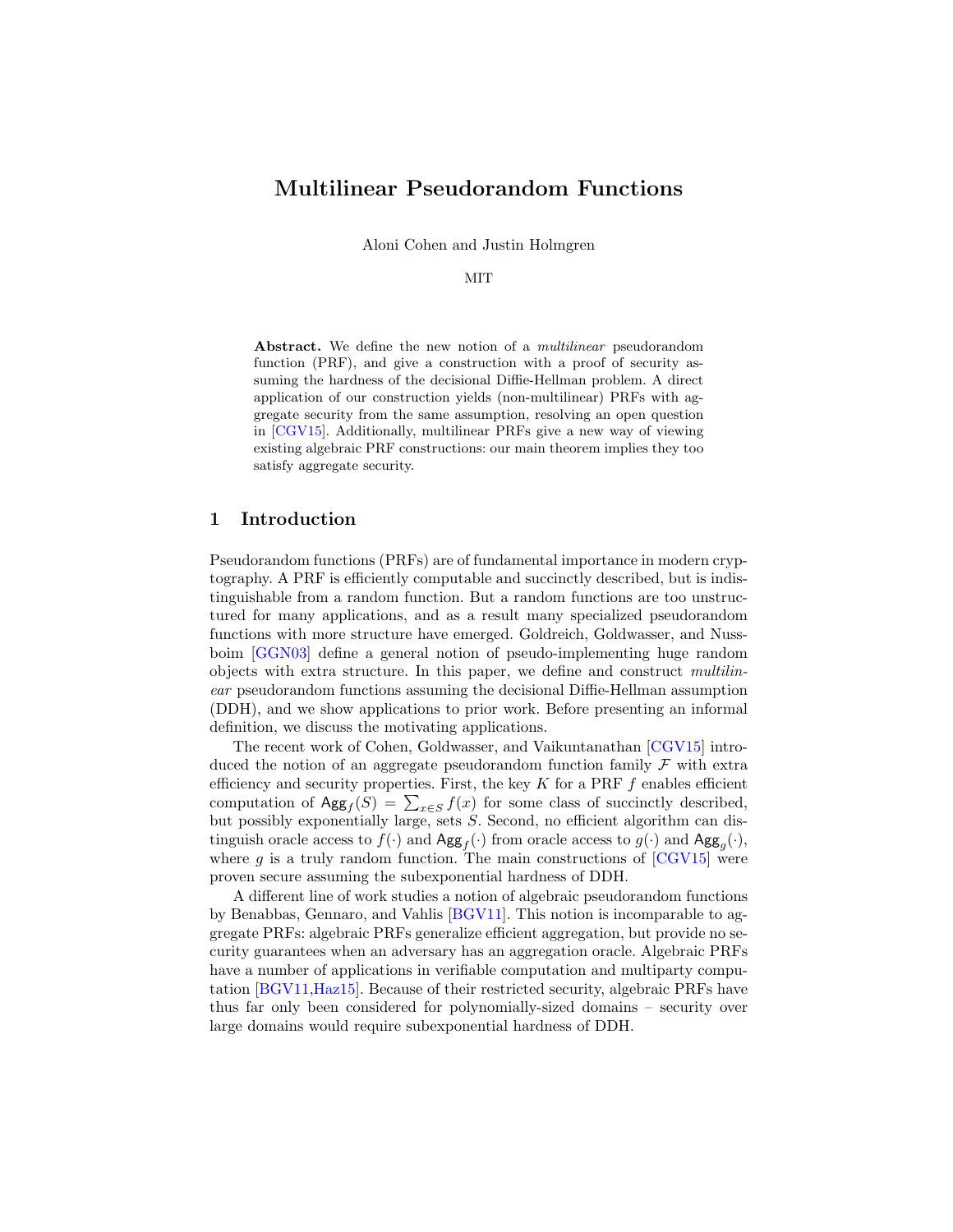In both works, the reliance on subexponential hardness of DDH (or the smalldomain restriction) is unsatisfying. Subexponential hardness is a significantly stronger assumption, and is, for example, false in  $\mathbb{Z}_p^*$ . Additionally, security reductions from subexponential hardness assumptions necessitate larger security parameters and thus lose efficiency.

We define a multilinear PRF family as a family of functions  $\{\mathcal{F}: V_1 \times \cdots \times V_n\}$  $V_n \to Y$  mapping a product of vector spaces  $V_i$  to another vector space Y, in which a random function from the family is indistinguishable from a random multilinear function with the same domain and codomain. One case of particular interest is when each  $V_i$  is  $\mathbf{F}_p^2$ . Then any multilinear function from  $V_1 \times \cdots \times V_n \to W$  is defined by  $2^n$  values, which we think of as inducing a PRF mapping  $\{0,1\}^n \to Y$ . Multilinearity allows us to efficiently compute specific weighted sums of exponentially many PRF values from the above works. This encompasses "hypercube" aggregation from [\[CGV15\]](#page-11-0) and the closed-form efficiency requirements of [\[BGV11\]](#page-11-2).

### 2 Preliminaries

*Notation* For a set S, we use  $x \leftarrow S$  to mean that x is sampled uniformly at random from S. We denote the finite field of order p by  $\mathbf{F}_p$ . All vectors **v** are column vectors, and  $\mathbf{v}^t$  denotes the transpose.

#### 2.1 Linear Maps

Given a vector spaces V and W over a field  $\mathbb{F}$ , we say that a map  $T: V \to W$ is linear if  $T(c_1\mathbf{v}_1 + c_2\mathbf{v}_2) = c_1T(\mathbf{v}_1) + c_2T(\mathbf{v}_2)$  is a valid identity for all vectors  $\mathbf{v}_1, \mathbf{v}_2$  in V and scalars  $c_1, c_2$  in F. We say that a map  $T: V_1 \times \cdots \times V_n \to W$ is multilinear if it is linear in each component.

When V and W have finite dimensions  $d_V$  and  $d_W$  (which is the only case we consider in this paper), a linear map from  $V$  to  $W$  can be represented by a matrix in  $\mathbb{F}^{d_W \times d_V}$ . This representation depends on the choice of bases for V and W. When  $F$  is a finite field (also the only case we consider), a *random* linear map from  $V \to W$  can be sampled by picking an arbitrary basis for V and W and sampling a uniformly random matrix from  $\mathbb{F}^{d_W \times d_V}$ . The set of all linear maps from V to W will be denoted as  $W^V$ .

#### 2.2 Tensor Products of Vector Spaces

Given vector spaces V and W of dimensions  $d_V$  and  $d_W$  over F, the tensor product  $V \otimes W$  is defined as a  $d_V d_W$ -dimensional vector space over F. For any  $v \in V$  and  $w \in W$ , their tensor product  $v \otimes w \in V \otimes W$  can be defined by the following laws:

1.  $(v_1 + v_2) \otimes w = v_1 \otimes w + v_2 \otimes w$ 

2. 
$$
v \otimes (w_1 + w_2) = v \otimes w_1 + v \otimes w_2
$$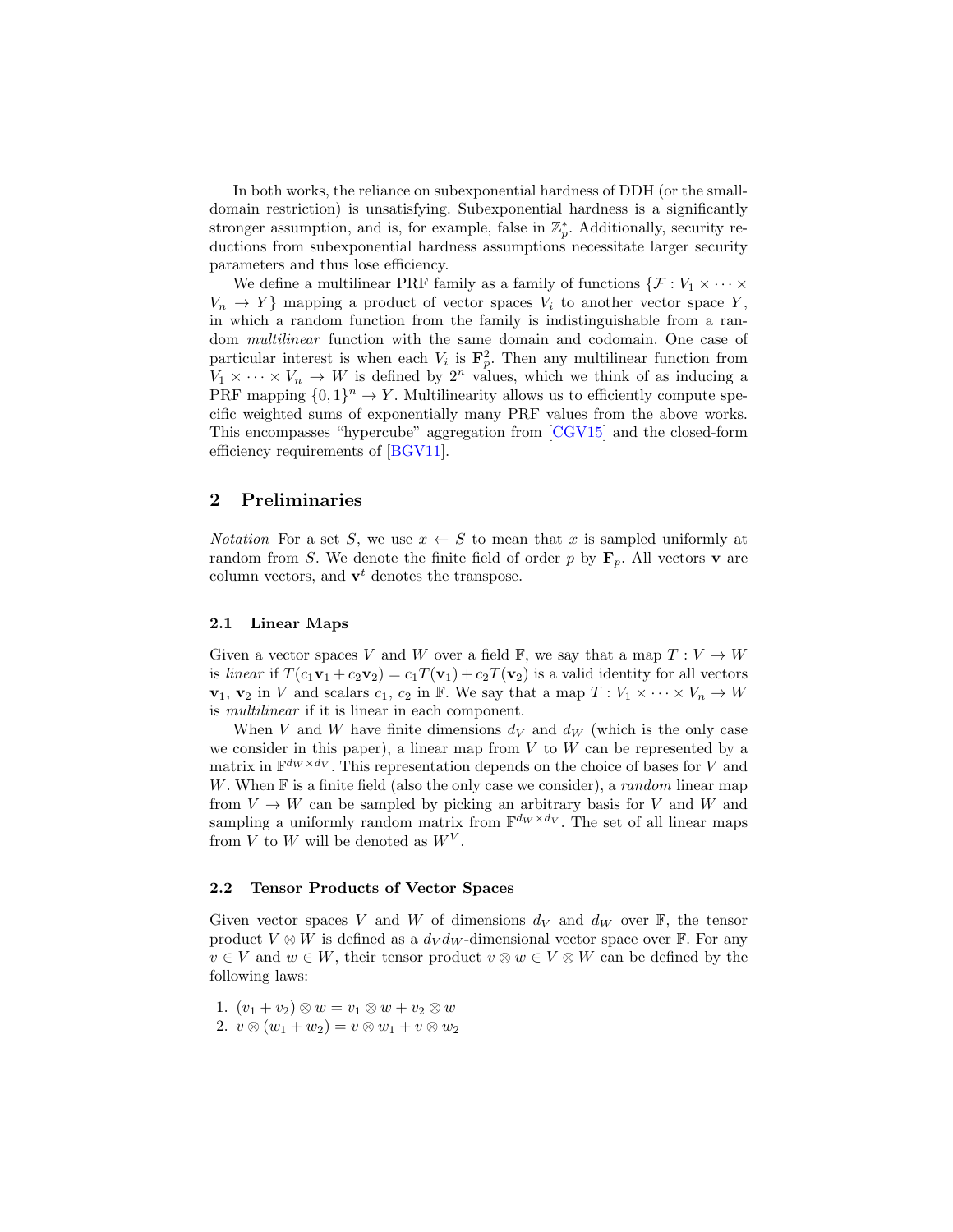3. For any  $c \in \mathbb{F}$ ,  $(cv) \otimes w = v \otimes (cw) = c(v \otimes w)$ .

If V has a basis  $v_1, \ldots, v_{d_V}$ , and W has a basis  $w_1, \ldots, w_{d_W}$ , there is a natural basis for  $V \otimes W$ , namely  $\{v_i \otimes w_j\}_{i \in [d_V], j \in [d_W]}$ . Expanding  $v = \sum_{i \in [d_V]} a_i v_i$  and  $w = \sum_{j \in [d_W]} b_j w_j$  in the respective bases of V and W, and applying the above laws yields  $v \otimes w = \sum_{i \in [dv], j \in [dw]} a_i b_j (v_i \otimes w_j)$ . A simple tensor is defined as one which can be written as  $v \otimes w$ .

One can repeat the tensor product operation to obtain a space  $V_1 \otimes \cdots \otimes V_n$ for any *n* vector spaces, with simple tensors of the form  $v_1 \otimes \cdots \otimes v_n$ . Vectors in such a space are sometimes called tensors, and the vector spaces in which they reside are called tensor spaces.

It is easy to observe that the mapping  $\phi: V_1 \times \cdots \times V_n \to V_1 \otimes \cdots \otimes V_n$ given by  $\phi(v_1,\ldots,v_n)=v_1\otimes\cdots\otimes v_n$  is multilinear. In fact, this map is in some sense the most general multilinear map on  $V_1 \times \cdots V_n$ . Given any other vector space Z and a multilinear map  $h: V_1 \times \cdots V_n \to Z$ , there exists a unique linear map  $f_h: V_1 \otimes \cdots \otimes V_n \to Z$  such that  $h = f_h \circ \phi$ . As a result, multilinear functions mapping  $V_1 \times \cdots \times V_n \to Z$  naturally correspond to linear functions mapping  $V_1 \otimes \cdots \otimes V_n \to Z$ , and vice versa. This is known as the universal property of a tensor product space. This correspondence will be essential to proving correctness of [Algorithm 2](#page-6-0) and thereby the main theorem of this work.

Abusing our notation for the set of linear maps, we will write  $Y^{V_1 \otimes \cdots \otimes V_n}$  to denote the set of all multilinear functions mapping  $V_1 \times \cdots \times V_n$  into Y.

SpanSearch solver for simple tensors We will also need an algorithm which can solve the following problem: Suppose we are given  $m + 1$  simple tensors  $\mathbf{u}^0, \ldots, \mathbf{u}^m$  in  $V_1 \otimes \cdots \otimes V_n$ , with each  $\mathbf{u}^i$  given in the form  $\mathbf{v}_1^i \otimes \cdots \otimes \mathbf{v}_n^i$ . Can we find coefficients  $c_1, \ldots, c_m \in \mathbb{F}$  such that  $\mathbf{u}^0 = \sum_{i=1}^m c_i \mathbf{u}^i$ ? Or is  $\mathbf{u}^0$ independent of  $\mathbf{u}^1, \ldots, \mathbf{u}^m$ ? The standard linear algebra algorithm of Gaussian elimination takes time which is  $\text{poly}(\prod_i \dim(V_i))$ , which is exponential in the problem description length  $n$  due to the simple tensors' succinct representation.

[\[BW04\]](#page-11-4) gives a deterministic polynomial-time algorithm solving this problem, which we will use in our security proof. For completeness, we reproduce a version of their simpler randomized algorithm in [Section A.](#page-12-0)

#### 2.3 Decisional Diffie-Hellman Assumption

We define an adversary's *advantage* in distinguishing distributions:

**Definition 1.** We say that a probabilistic algorithm A has advantage  $|\epsilon|$  in distinguishing distributions  $\mathcal{D}_0$  and  $\mathcal{D}_1$  if

$$
\Pr\left[\mathcal{A}(x_b) = b | x_0 \leftarrow \mathcal{D}_0, x_1 \leftarrow \mathcal{D}_1, b \leftarrow \{0, 1\}\right] = \frac{1}{2} + \epsilon.
$$

We now recall the standard DDH assumption. For self-consistency of notation we will denote the group operation additively, even though the DDH assumption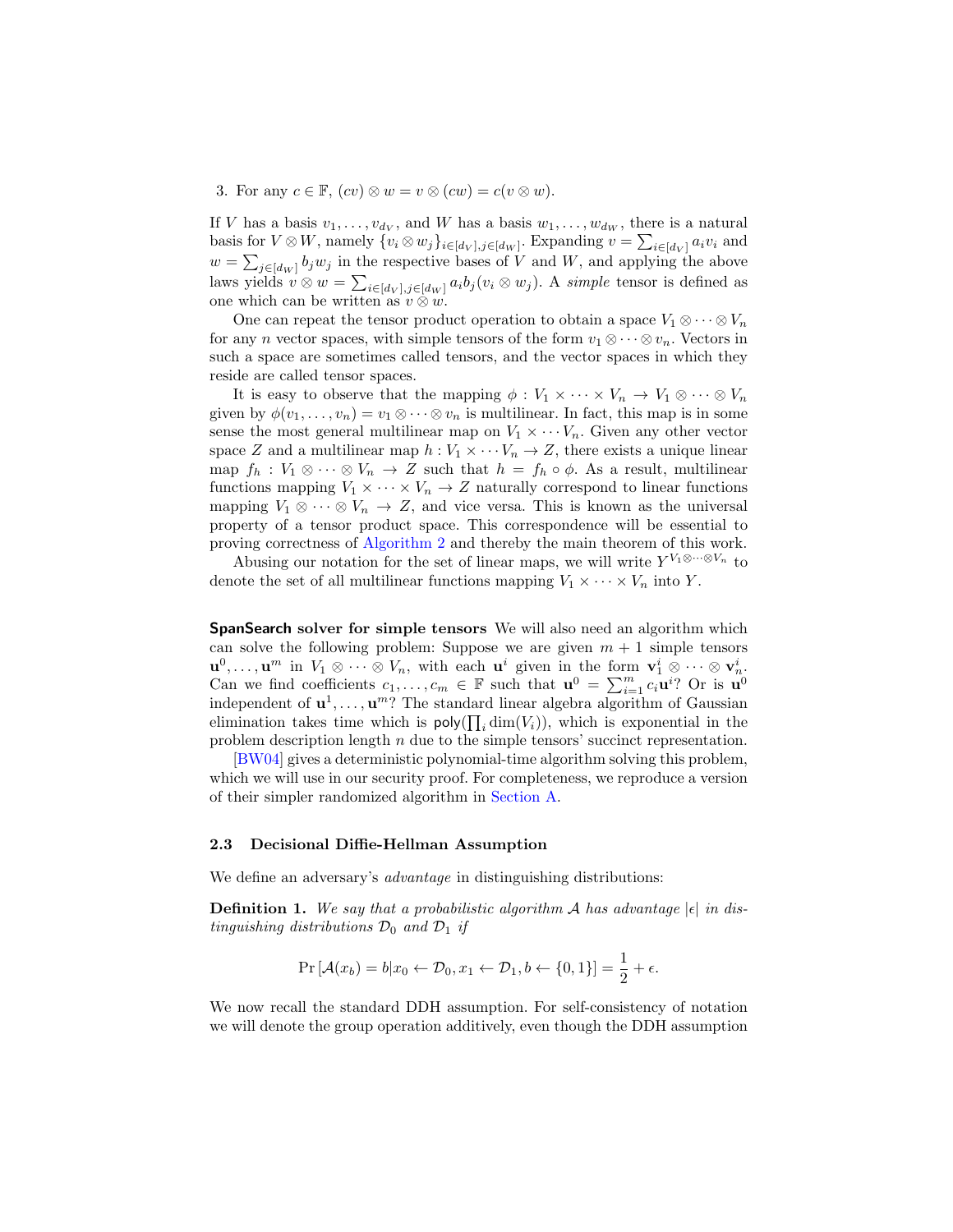is more commonly presented with a multiplicative group operation<sup>[1](#page-3-0)</sup>. Suppose a group G with generator g and prime order p are fixed, and denote by  $T_G$  the time to perform the group operation.

**Definition 2.** Define  $DDH_R$  as the distribution of

 $(ag, bg, cg)$ 

where a, b, and c are chosen independently and uniformly at random from  $\mathbf{F}_p$ .

**Definition 3.** Define  $DDH_{PR}$  as the distribution of

<span id="page-3-2"></span> $(ag, bg, abg)$ 

where a and b are chosen independently and uniformly at random from  $\mathbf{F}_p$ .

**Assumption 1** ( $(\tau, \epsilon)$ -DDH) All probabilistic algorithms A running in time at most  $\tau$  have advantage at most  $\epsilon$  in distinguishing DDH<sub>R</sub> from DDH<sub>PR</sub>.

The standard DDH assumption postulates an ensemble of groups  $\{\mathcal{G}_\lambda\}_{\lambda\in\mathbb{N}}$  such that when  $G \leftarrow \mathcal{G}_{\lambda}$ , G satisfies (poly( $\lambda$ ), negl( $\lambda$ ))-DDH.

 $(d \times T)$ -Matrix DDH Our proof of security will use the Matrix DDH assumption of Boneh et al. [\[BHHO08\]](#page-11-5), which is known to follow from the standard DDH assumption.

**Definition 4.** Define  $I_{\mathbf{R}_{\perp}}^{d \times T}$  as the distribution of  $\mathbf{C}g$  when  $\mathbf{C}$  is chosen uniformly at random from  $\mathbf{F}_p^{d\times T}$ .

**Definition 5.** Define  $I_{\text{PR}}^{d \times T}$  as the distribution of  $\text{ab}^t g$  where  $\textbf{a}$  and  $\textbf{b}$  are chosen uniformly at random from  $\mathbf{F}_p^d$  and  $\mathbf{F}_p^T$  respectively.

Boneh et al. prove the following (which in their paper is also Lemma 1).

**Lemma 1** ([\[BHHO08\]](#page-11-5)). For every  $(d, T)$ , if there is an adversary A distinguishing  $I_{\text{PR}}^{d \times T}$  from  $I_{\text{R}}^{d \times T}$  with advantage  $\epsilon$  in time  $\tau$ , there is a distinguisher  $\mathcal D$  which distinguishes  $DDH_{\text{PR}}$  from  $DDH_{\text{R}}$  with advantage  $\epsilon/d$  in time  $\tau + O(T_G \cdot d \cdot$  $T \log p$ , where  $T_G$  is the time to perform the group operation in G.

## 3 Definition

The security definition for a multilinear pseudorandom function family parallels the usual definition of a pseudorandom function family. That is, oracle access to a multilinear pseudorandom function must be indistinguishable from oracle access to a random multilinear function.

<span id="page-3-1"></span><span id="page-3-0"></span><sup>&</sup>lt;sup>1</sup> This is probably because the first groups suspected to satisfy the Diffie-Hellman assumption were subgroups of  $\mathbb{Z}_p^*$ .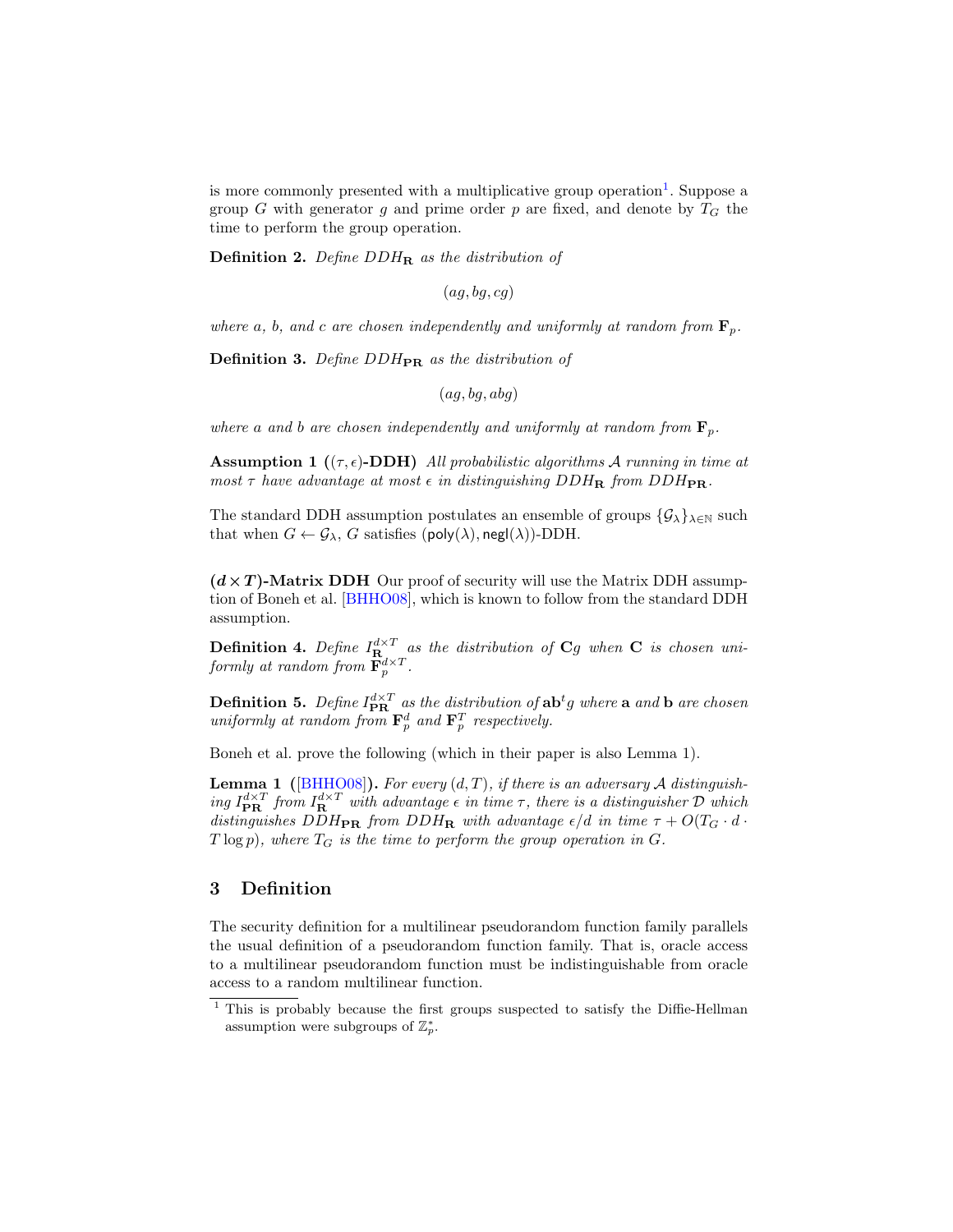**Definition 6.** Syntactically, a multilinear pseudorandom function family consists of a probabilistic polynomial-time algorithm KeyGen and a deterministic polynomial-time algorithm Eval.

- KeyGen $(1^{\lambda})$ : KeyGen takes a security parameter in unary. KeyGen outputs a secret key  $K$ , and also outputs as public parameters a field  $F$ , input vector spaces  $V_1, \ldots, V_n$ , and a codomain vector space Y.
- Eval $(K, \mathbf{v}_1, \ldots, \mathbf{v}_n)$ : Eval takes as input a secret key K and vectors  $(\mathbf{v}_1, \ldots, \mathbf{v}_n)$ , and outputs a vector  $y = F_K(\mathbf{v}_1, \dots, \mathbf{v}_n)$  in the codomain.

KeyGen and Eval must satisfy security: for all probabilistic polynomial-time algorithms A,

$$
\Pr\left[\mathcal{A}^{F_b}(PP,1^\lambda)=b \middle| \begin{matrix} (K,PP) \leftarrow \mathsf{KeyGen}(1^\lambda), b \leftarrow \{0,1\} \\ F_0 = \mathsf{Eval}(K,\cdot), F_1 \leftarrow Y^{V_1 \otimes \cdots \otimes V_n} \end{matrix} \right] \le \frac{1}{2} + \mathsf{negl}(\lambda)
$$

Truthfulness While our definition only requires indistinguishability from a random multilinear function, [Construction 1](#page-4-0) is actually multilinear itself. This fact allows our construction to satisfy the definition of an aggregate PRF, as discussed in [Section 5.](#page-9-0) We adopt the terminology of [\[GGN03\]](#page-11-1), calling this property "truthfulness".

Remark 1. One can imagine variants on [Definition 6.](#page-3-1) Specifically, we imagine specifying the domain and codomain arbitrarily rather than receiving them as outputs of KeyGen. Our construction achieves this in a limited sense; we can specify n and  $\dim(V_1), \ldots, \dim(V_n)$ , but Y must always be a DDH-hard group of large prime order, and  $\mathbb F$  must be  $\mathbf F_p$ . Constructing a multilinear pseudorandom function family over arbitrary finite fields or rings is an intriguing open question. A special case of this question was posed by [\[GGN03\]](#page-11-1).Paraphrased in our terminology, they asked whether there is a multilinear pseudorandom function family mapping  $\mathbf{F}_2^2 \times \cdots \times \mathbf{F}_2^2 \to \mathbf{F}_2$ .

One might naively attempt to solve this by composing our construction with a homomorphism from Y to  $\mathbf{F}_2$ . Unfortunately, in our construction Y must be a DDH-hard group, so no such homomorphism can be efficiently computable.

### 4 Construction

<span id="page-4-0"></span>We now construct a multilinear pseudorandom function family based on DDHhard groups. Given as public parameters a DDH-hard group  $G$  of order  $p$  with generator g, and arbitrary dimensions  $d_1, \ldots, d_n$ , we construct a multilinear pseudorandom function family  $\mathcal{F}_{d_1,...,d_n}$  mapping  $\mathbf{F}_p^{d_1} \times \cdots \times \mathbf{F}_p^{d_n} \to G$ . The security of our construction is determined only by the choice of  $G$ , and so we have no explicit security parameter, in contrast to [Definition 6.](#page-3-1) To match the definition, one can easily let KeyGen generate a group in which the (assumed) hardness of the DDH problem corresponds to the given security parameter.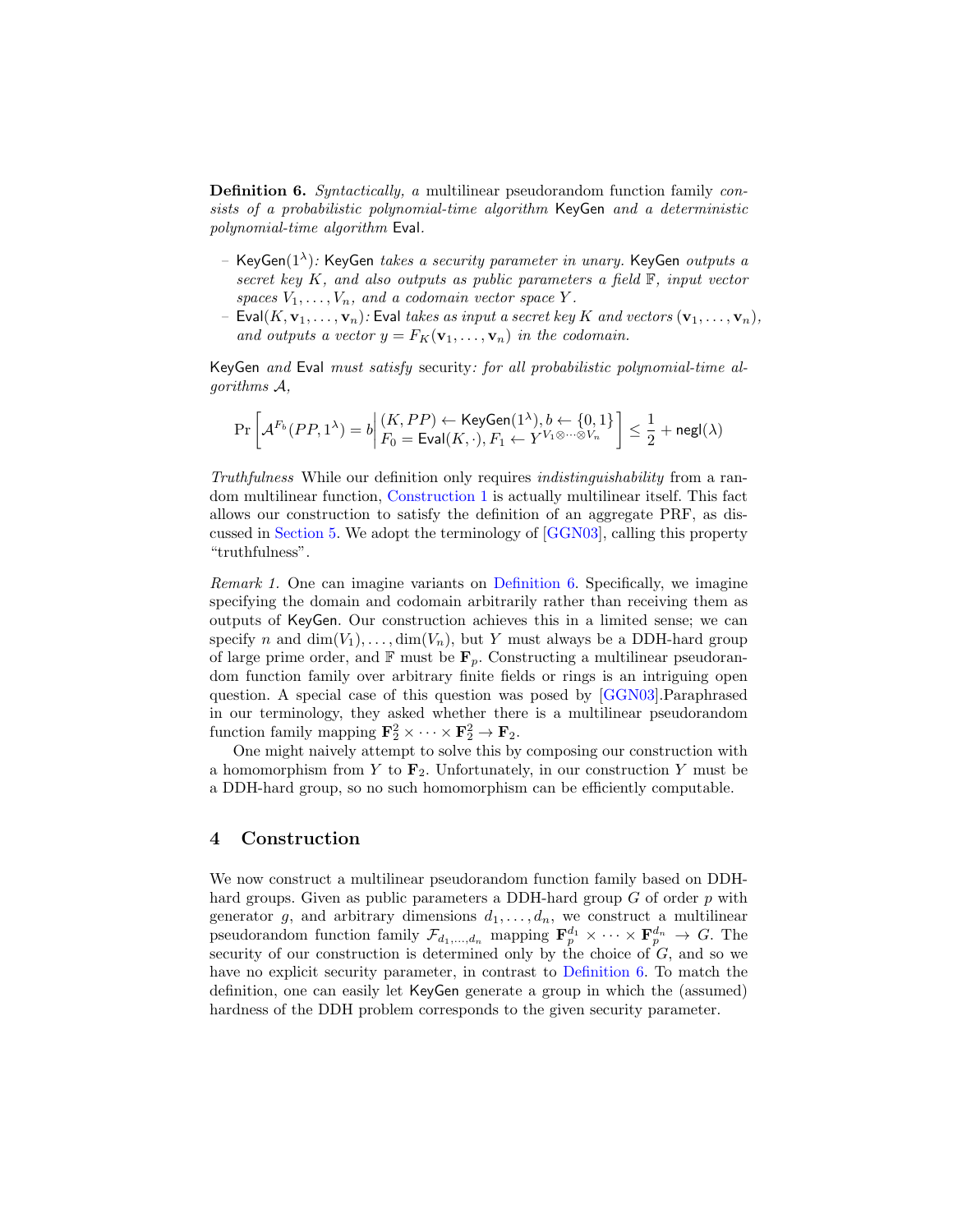### **Construction 1**  $\mathcal{F}_{d_1,...,d_n}$  is defined by

- KeyGen $()$ : KeyGen samples vectors  $w_1, \ldots, w_n$ , where  $w_i \leftarrow \mathbf{F}_p^{d_i}$  is sampled uniformly at random. It returns the secret key  $K = (\mathbf{w}_1, \dots, \mathbf{w}_n)$ .
- Eval $(K, (\mathbf{v}_1, \dots, \mathbf{v}_n))$ : Eval returns  $(\prod_{i=1}^n \langle \mathbf{w}_i, \mathbf{v}_i \rangle)$  g, where  $\langle \cdot, \cdot \rangle$  denotes the inner product.

Remark 2. This construction generalizes the Naor-Reingold PRF[\[NR04\]](#page-11-6), but we allow richer queries. Specifically, to recover the Naor-Reingold construction, set each  $d_i = 2$ , and restrict each  $v_i$  to be a basis vector.

Remark 3 (Truthfulness). Every function in  $\mathcal{F}_{d_1,...,d_n}$  is truly multilinear (not just indistinguishable from multilinear). This follows from the bilinearity of the inner product and the multilinearity of multiplication (e.g.  $(x, y, z) \mapsto xyz$  is multilinear).

#### 4.1 Proof of Security

Our main security proof is the following theorem.

Theorem 1. When instantiated with a DDH-hard group G, [Construction 1](#page-4-0) satisfies [Definition 6.](#page-3-1)

Specifically, if there is an algorithm  $A$  running in time  $T$  such that

<span id="page-5-0"></span>
$$
\Pr\left[\mathcal{A}^{F_b}(1^\lambda)=b \middle| \begin{matrix} K \leftarrow \mathsf{KeyGen}(), F_0 = \mathsf{Eval}(K, \cdot),\\ F_1 \leftarrow G^{\mathbf{F}_p^{d_1} \otimes \cdots \otimes \mathbf{F}_p^{d_n}}, b \leftarrow \{0,1\} \end{matrix} \right] = \frac{1}{2} + \epsilon
$$

then there is a distinguisher  $D$  running in time  $\textsf{poly}(T, T_G, \sum_i d_i)$  which distinguishes DDH<sub>PR</sub> from DDH<sub>R</sub> with advantage at least  $\frac{|\epsilon|}{n \cdot \max_i d_i}$ .

**Proof Overview** In this overview, we outline a proof by induction on n. In our actual proof we "unroll" the induction and prove the theorem directly.

When  $n = 1$ , our construction is a truly random linear function mapping  $V_1 \rightarrow G$ , given by  $\mathbf{v} \mapsto \langle \mathbf{w}, \mathbf{v} \rangle g$  for randomly chosen **w** and generator g.

We now show that an oracle implementing our construction is pseudorandom for  $n > 1$ . By definition,  $F_0(\mathbf{v}_1, \ldots, \mathbf{v}_n)$  is equal to  $\langle \mathbf{w}_n, \mathbf{v}_n \rangle \prod_{i=1}^{n-1} \langle \mathbf{w}_i, \mathbf{v}_i, \rangle g$ . By the inductive hypothesis, oracle access to  $\langle \mathbf{w}_n, \mathbf{v}_n \rangle R_{n-1}(\mathbf{v}_1, \dots, \mathbf{v}_n)$  is indistinguishable, where  $R_{n-1}$  is a truly random multilinear function in  $G^{V_1 \otimes \cdots \otimes V_{n-1}}$ . Although dim( $V_1 \otimes \cdots \otimes V_{n-1}$ ) is exponential in n, we are able to efficiently implement an oracle to  $R_{n-1}$  in a stateful manner.

It remains to show that oracle access to  $\langle \mathbf{w}_n, \mathbf{v}_n \rangle R_{n-1}$  is indistinguishable from a random multilinear function  $F_1 = R_n \leftarrow G^{V_1 \otimes \cdots \otimes V_n}$ . We show that a distinguisher A of oracle access to  $R_n$  from oracle access to  $\langle \mathbf{w}_n, \mathbf{v}_n \rangle R_{n-1}$ violates the Matrix DDH assumption. This indistinguishability relies on two different ways of statefully implementing any  $R_n$ , given in [Algorithm 1](#page-6-1) and [Algorithm 2.](#page-6-0)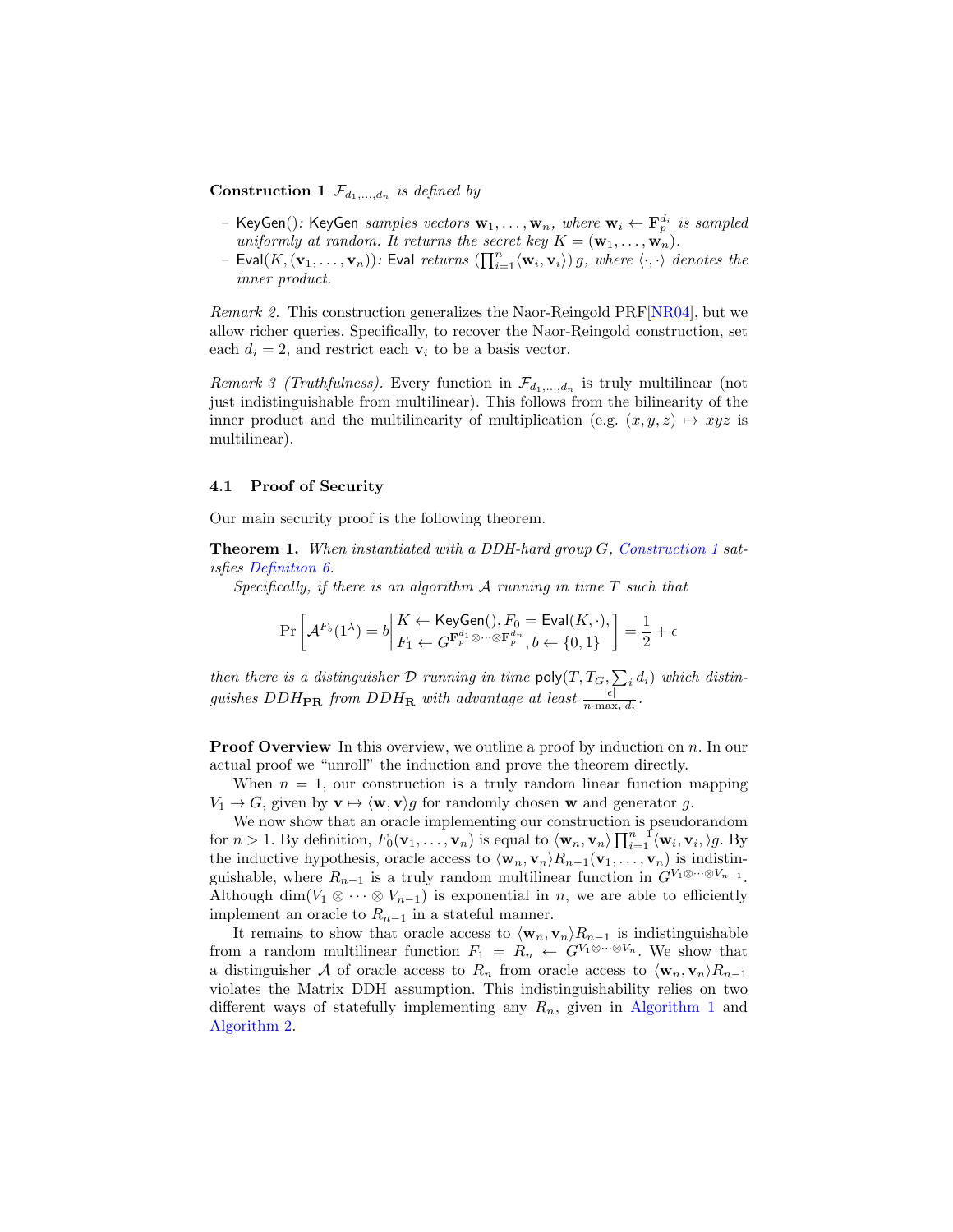While we described the proof as an induction, directly applying these ideas in our main proof does not yield an efficient reduction. Below, we use the standard hybrid argument technique to avoid this pitfall.

Our proof relies on two different algorithms for statefully and efficiently implementing oracle access to a random multilinear function,  $R_n$  from  $V_1 \times \cdots \times V_n$ to G. We can instead consider  $R_n$  as a random linear function from  $V =$  $V_1 \otimes \cdots \otimes V_n$  to G, using the correspondence described in the preliminaries. Because we consider linear functions on  $V_1 \otimes \cdots \otimes V_n$  only as a tool to describe multilinear functions on  $V_1 \times \cdots \times V_n$ , we are able to restrict our attention to simple tensors in the analysis.

<span id="page-6-1"></span>**Algorithm 1.** We maintain a map M which stores a subset of a mapping  $V \rightarrow$ Y. That is M stores a collection of pairs  $(\mathbf{u} \mapsto \mathbf{y})$ ; we say that  $M(\mathbf{u}) = \mathbf{y}$  if such an entry for **u** exists in M, and that  $M(\mathbf{u}) = \perp$  otherwise. Initially M is the empty set. A query  $\bf{v}$  is answered by executing the following steps:

- 1. Check whether  $\{v\} \cup \{u : M(u) \neq \bot\}$  is linearly independent. If it is, sample a random vector  $y \leftarrow Y$  and add the mapping  $(v \mapsto y)$  to M.
- 2. Compute  $\mathbf{v} = \sum_j c_j \mathbf{u}_j$  where for each  $j, M(\mathbf{u}_j) \neq \perp$ .
- <span id="page-6-3"></span>3. Return  $\sum_j c_j M(\mathbf{u}_j)$ .

The efficiency of Steps 1 and 2 relies on the SpanSearch algorithm, which works for simple tensors.

**Proposition 1.** [Algorithm 1](#page-6-1) implements a random linear function mapping  $V \to Y$ .

*Proof.* Suppose the queries up to time t are given by  $\mathbf{v}_1, \ldots, \mathbf{v}_t \in V$ . Let  $(\mathbf{v}_{i_1} \mapsto$  $(\mathbf{y}_{i_1}), \ldots, (\mathbf{v}_{i_j} \mapsto \mathbf{y}_{i_j})$  be the first j entries in M. The vectors  $\mathbf{v}_{i_1}, \ldots, \mathbf{v}_{i_j}$  are a basis for span( $v_1, \ldots, v_t$ ). It is easy to see that [Algorithm 1](#page-6-1) implements a linear map on  $\text{span}(v_1, \ldots, v_t)$  which is given by a random matrix. In particular, this matrix has columns  $y_{i_1}, \ldots, y_{i_j}$ .

<span id="page-6-0"></span>We now give an alternate algorithm implementing a random linear function mapping  $U \otimes W \to Y$  for any vector spaces U, W, and Y. In particular, we will take  $U = V_1 \otimes \cdots \otimes V_{j-1}$  and  $W = V_j$ .

**Algorithm 2.** Queries are of the form  $\mathbf{u} \otimes \mathbf{w} \in U \otimes W$ . We maintain a map M which stores a subset of a mapping  $U \to Y^W$ . That is M stores a collection of pairs  $(z \mapsto f)$ , where each f is a linear map from W to Y. We say that  $M(z) = f$ if such an entry for z exists in M, and that  $M(\mathbf{z}) = \perp$  otherwise. Initially M is the empty set. A query  $\mathbf{u} \otimes \mathbf{w}$  is answered by executing the following steps:

- 1. Check whether  $\{u\} \cup \{z : M(z) \neq \bot\}$  is linearly independent. If it is, sample a random linear map  $f : W \to Y$  and add the mapping  $(\mathbf{z} \mapsto f)$  to M.
- 2. Write  $\mathbf{u} = \sum_j c_j \mathbf{z}_j$  where for each j,  $M(\mathbf{z}_j) = f_j$ .
- <span id="page-6-2"></span>3. Return  $\sum_j c_j f_j(\mathbf{w})$ .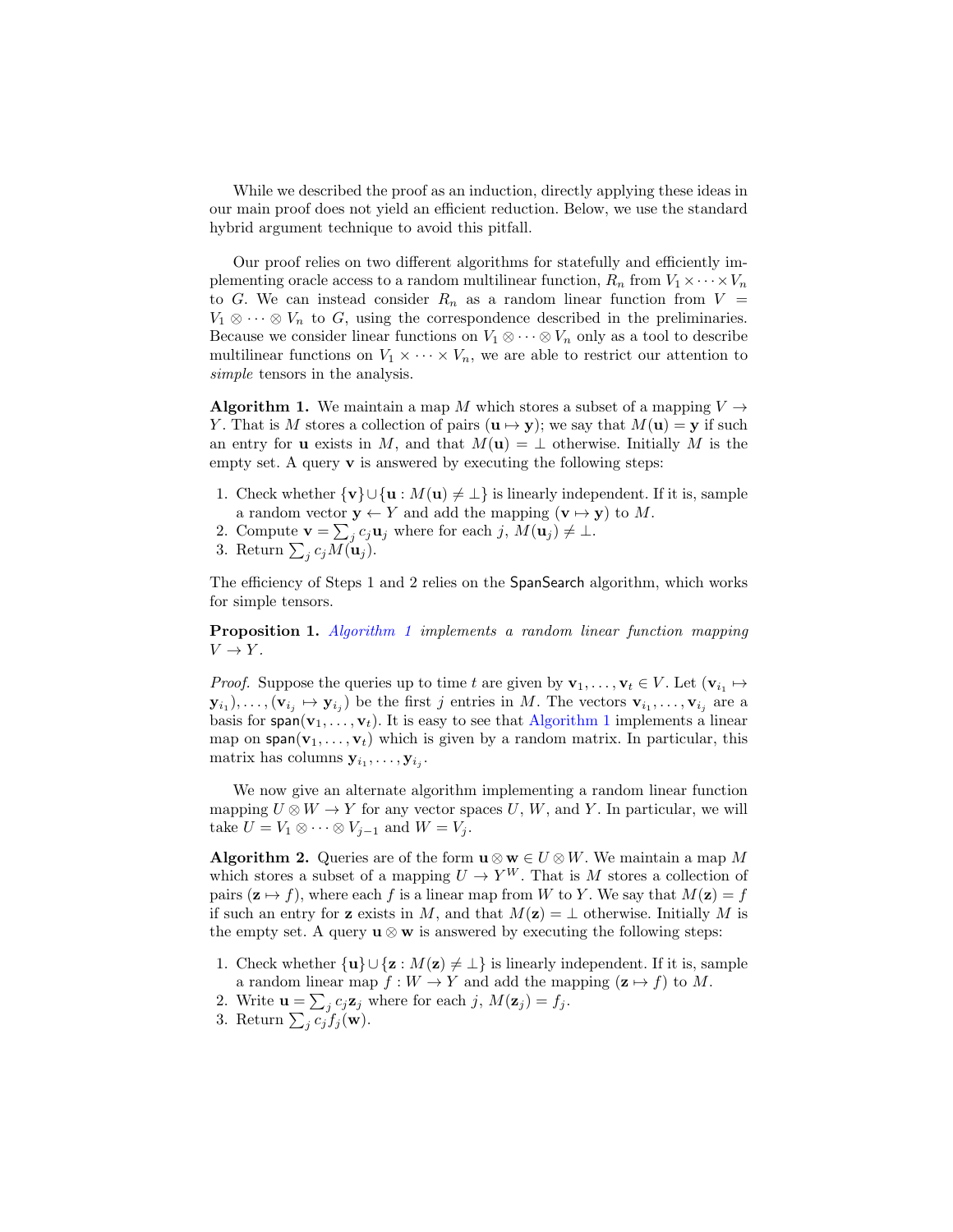**Proposition 2.** [Algorithm 2](#page-6-0) implements a random linear function mapping  $U$  $\otimes$  $W \to Y$ .

*Proof.* A linear function mapping U to the space  $Y^W$  of linear functions from W to Y can be equivalently viewed as a bilinear function mapping  $U \times W \rightarrow Y$ . As discussed in the preliminaries, there is a bijective correspondence between such bilinear functions and linear functions mapping  $U \otimes W \to Y$ . Then [Proposition 2](#page-6-2) is just a special case of [Proposition 1.](#page-6-3)

The main lemma used in the proof of [Theorem 1](#page-5-0) is that the following two distributions on linear functions are indistinguishable.

**Definition 7.** For  $j > 0$ , let  $\mathcal{RF}_j$  denote  $G^{\mathbf{F}_p^{d_1} \otimes \cdots \otimes \mathbf{F}_p^{d_j}}$ . Let  $\mathcal{RF}_0 = G$ .

**Definition 8.** For  $j > 0$ , let  $PRF_j$  denote the distribution of multilinear functions defined by

$$
(\mathbf{v}_1 \otimes \cdots \otimes \mathbf{v}_j) \mapsto \langle \mathbf{w}, \mathbf{v}_j \rangle R(\mathbf{v}_1 \otimes \cdots \otimes \mathbf{v}_{j-1})
$$

where **w** is sampled from  $\mathbf{F}_p^{d_j}$  and R is sampled from  $\mathcal{RF}_{j-1}$ .

<span id="page-7-0"></span>**Lemma 2.** If there is an oracle algorithm  $A$  running in time  $T$  such that

$$
\Pr\left[\mathcal{A}^{F_b}\left(\right) = b \middle| F_0 \leftarrow \mathcal{PRF}_j, F_1 \leftarrow \mathcal{RF}_j, b \leftarrow \{0, 1\}\right] = \frac{1}{2} + \epsilon
$$

then there is a distinguisher  $D$  running in time  $\mathsf{poly}(T, \sum_{i \leq j} d_i)$  such that  $D$ breaks Matrix DDH with the same advantage. That is,

$$
\Pr\left[\mathcal{D}(M_b) = b \middle| M_0 \leftarrow I_{\mathbf{PR}}^{d_j \times T}, M_1 \leftarrow I_{\mathbf{PR}}^{d_j \times T}, b \leftarrow \{0, 1\}\right] = \frac{1}{2} + \epsilon.
$$

The distinguisher  $\mathcal D$  is defined to execute the following steps:

- 1. Take  $\tilde{C}g$  as input. Here  $\tilde{C}$  is either equal to  $ab^t$  for random  $a \in \mathbf{F}_p^{d_j}$  and  $\mathbf{b} \in \mathbf{F}_p^T$  or is sampled uniformly at random  $C \leftarrow \mathbf{F}_p^{d_j \times T}$ . Denote the  $k^{th}$ column of  $\tilde{C}g$  by  $\gamma_k$
- 2. Create an (initially empty) map M to store a subset of  $\mathbf{F}_p^{d_1} \times \cdots \times \mathbf{F}_p^{d_{j-1}} \to$  $G^{d_j}$ . That is M stores a collection of pairs  $(\mathbf{v}_1 \otimes \cdots \otimes \mathbf{v}_{j-1} \mapsto \mathbf{g})$ , where each  $g \in G^{d_j}$ . We will preserve the invariant that  $\{u : M(u) \neq \bot\}$  is linearly independent.
- 3. Run the adversary  $\mathcal{A}()$ , answering queries as follows: On the  $i^{th}$  query  $\mathbf{v}_1^i \otimes \cdots \otimes \mathbf{v}_{j-1}^i \otimes \mathbf{v}_j^i$ , first define  $\mathbf{v}_{-j}^i = \mathbf{v}_1^i \otimes \cdots \otimes \mathbf{v}_{j-1}^i$ . Use our <code>SpanSearch</code> solver to check whether  $\{{\bf v}^i_{-j}\}\cup\{{\bf u}:M({\bf u})\neq\bot\}$  is linearly independent. If it is, add the mapping  $(\mathbf{v}_{-j}^i \mapsto \gamma_i)$  to M. Otherwise, our SpanSearch solver tells us how to write  $\mathbf{v}_{-j}^i$  as  $\sum_k \alpha_k \mathbf{u}_k$ , where each  $M(\mathbf{u}_k)$  is not  $\perp$ .  $\mathcal D$  then answers  $\mathcal A$ 's query with  $\sum_k \alpha_k \langle M(\mathbf{u}_k), \mathbf{v}_j^i \rangle$ .
- 4. Finally,  $D$  outputs the same answer that  $A$  outputs.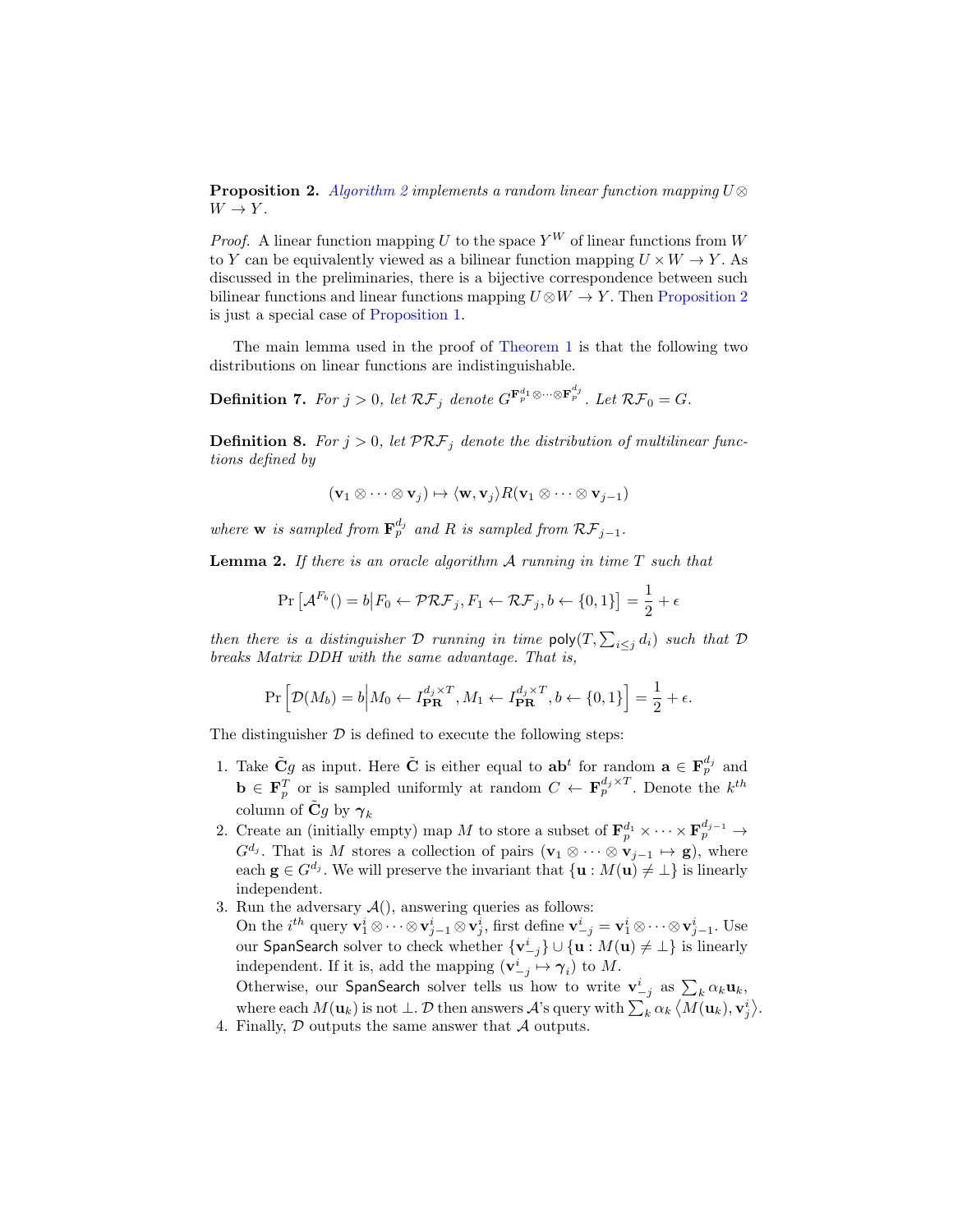[Lemma 2](#page-7-0) follows from the following two claims.

*Claim.* When  $\tilde{C}$  is uniformly random, then  $D$  answers queries according to the same distribution as  $\mathcal{RF}_i$ .

*Proof.* This follows from [Proposition 2.](#page-6-2) Namely, when  $\tilde{C}$  is uniformly random, the columns  $\gamma_i$  define independent and uniformly random linear maps from  ${\bf F}_p^{d_j} \rightarrow G$ . A's queries are therefore answered according to a random multilinear function, which is the same as  $\mathcal{RF}_i$ .

*Claim.* When  $\tilde{C}$  is generated as  $ab^t$ , then  $D$  answers queries according to the same distribution as  $\mathcal{PRF}_i$ .

*Proof.* Suppose that  $\tilde{C}$  is  $ab^t$ . Then each  $\gamma_i$  is  $ab_i$ , where each  $b_i$  is sampled independently and uniformly at random from  $\mathbf{F}_p$ . So  $\mathcal{D}$  can equivalently change M to only store  $(\mathbf{v}_{-j}^i \mapsto b_i g)$  and now answers queries with  $\langle \mathbf{a}, \mathbf{v}_j^i \rangle (\sum_k \alpha_k M(\mathbf{u}_k))$ . By [Proposition 1,](#page-6-3) this is the same as  $\langle \mathbf{a}, \mathbf{v}_j^i \rangle R(\phi(\mathbf{v}_{-j}^i))$  with R sampled from  $\mathcal{RF}_j$ . By definition, this is the same as answering queries with a randomly sampled  $R'$ from  $\mathcal{PRF}_i$ .

We can now prove [Theorem 1.](#page-5-0)

*Proof (of [Theorem 1\)](#page-5-0).* We define distinguishers  $\mathcal{D}_I$  for each  $J \in \{0, \ldots, n\}$  that execute the following steps:

- 1. Prepare a stateful implementation  $R \leftarrow \mathcal{RF}_J$  using [Algorithm 1](#page-6-1) backed by our SpanSearch solver.
- 2. Sample  $\mathbf{w}_i$  uniformly at random from  $\mathbf{F}_p^{d_i}$  for each  $i \in \{J+1,\ldots,n\}$ .
- 3. Run A, answering its queries  $(\mathbf{v}_1, \ldots, \mathbf{v}_n)$  with  $\left(\prod_{i=J+1}^n \langle \mathbf{w}_i, \mathbf{v}_i \rangle\right) R(\mathbf{v}_1, \ldots, \mathbf{v}_J)$ .
- 4. Output whatever A outputs.

First, it is clear that the output of  $\mathcal{D}_0$  is the same as the output of  $\mathcal{A}^{\text{Eval}(K,\cdot)}()$ where  $K \leftarrow \mathsf{KeyGen}()$ , and the output of  $\mathcal{D}_n$  is the same as the output of  $\mathcal{A}^{F_1}$  () where  $F_1 \leftarrow \mathcal{RF}_n$ . By a standard hybrid argument, there must exist some  $j \in \{0, ..., n-1\}$  such that  $\mathcal{D}_j$  and  $\mathcal{D}_{j+1}$  output 1 with probabilities differing by at least  $|\epsilon|/n$ .

But if we replace  $\mathcal{D}_{j+1}$ 's (black-box) usage of  $F \leftarrow \mathcal{RF}_{j+1}$  by  $F \leftarrow \mathcal{PRF}_{j+1}$ , then  $\mathcal{D}_{j+1}$  is functionally equivalent to  $\mathcal{D}_j$ . So  $\mathcal{D}_{j+1}$  can be used to distinguish oracle access to  $\mathcal{RF}_{j+1}$  from oracle access to  $\mathcal{PRF}_{j+1}$ . [Lemma 2](#page-7-0) implies that  $\mathcal{D}_{j+1}$  can be used to distinguish  $I_{\mathbf{R}}^{d_{j+1}\times Q}$  from  $I_{\mathbf{PR}}^{d_{j+1}\times Q}$  with advantage at least  $|\epsilon|/n$ , where Q is any bound on the number of linearly independent queries made by A. In particular  $Q \leq T$ . [Lemma 1](#page-3-2) implies that  $\mathcal{D}_{j+1}$  can be used to distinguish  $DDH_{\mathbf{R}}$  from  $DDH_{\mathbf{PR}}$  with advantage at least  $\frac{|\epsilon|}{n \cdot d_{j+1}}$ . The contract of  $\Box$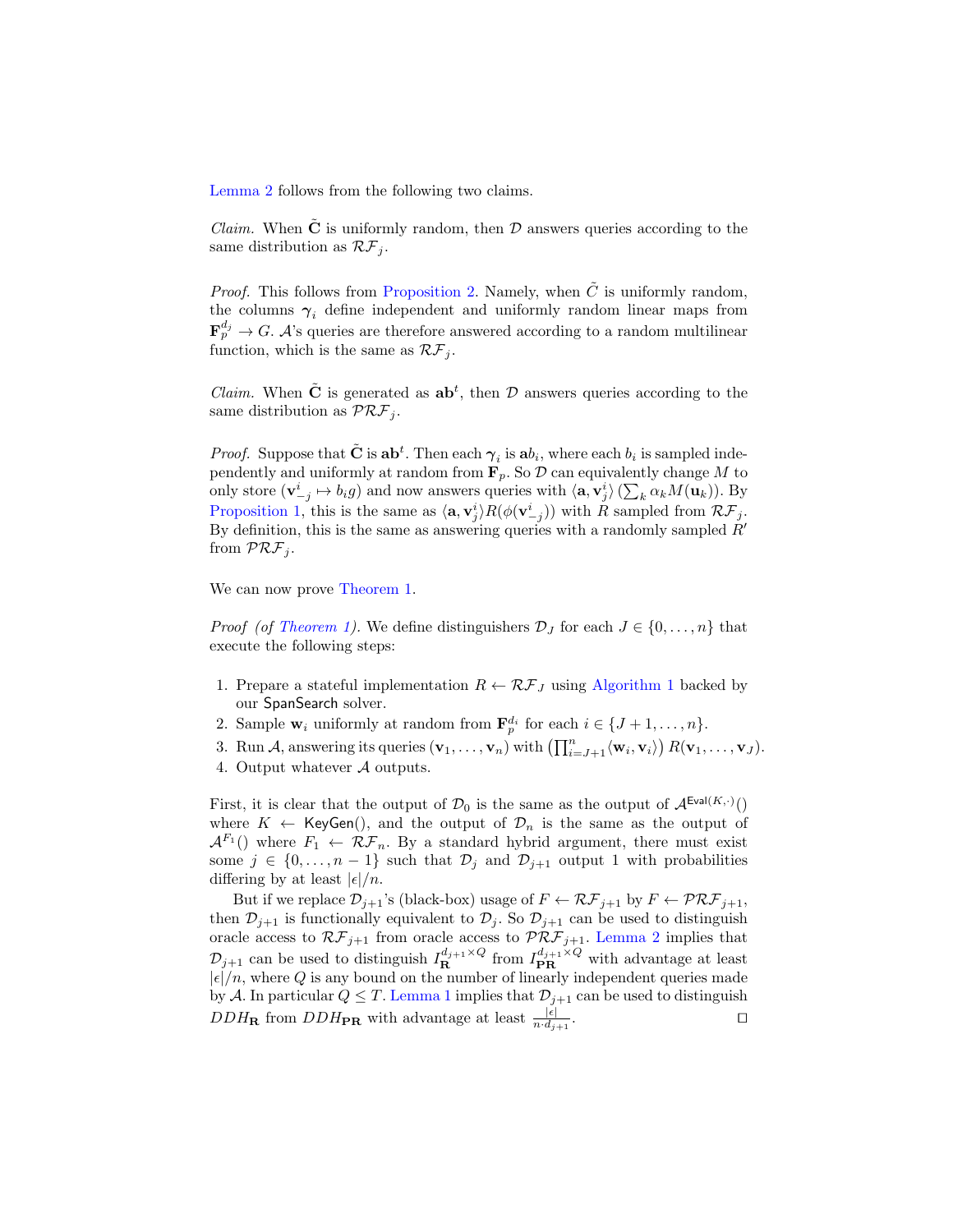### <span id="page-9-0"></span>5 Applications

In this section, we show how our multilinear PRF simplifies and improves PRF constructions in [\[BGV11\]](#page-11-2) and [\[CGV15\]](#page-11-0). We instantiate the vector spaces  $F_p^{d_i}$  of [Construction 1](#page-4-0) appropriately, and show that oracle access to a multilinear PRF suffices to perfectly simulate oracle access to the functions from those works.

Aggregate PRFs [\[CGV15\]](#page-11-0) are PRF families with extra efficiency and security properties. First, the key  $K$  for a PRF  $f$  enables efficient computation of  $\operatorname{Agg}_f(S) = \sum_{x \in S} f(x)$  for some class of succinctly described, but possibly exponentially large, sets S. Second, no efficient algorithm can distinguish oracle access to  $f(\cdot)$  and  $\text{Agg}_f(\cdot)$  from oracle access to  $g(\cdot)$  and  $\text{Agg}_g(\cdot)$ , where g is a truly random function.

One specific setting that  $[CGV15]$  addresses is when S can be any "hypercube". A hypercube  $H_p \subset \{0,1\}^n$  is described by a pattern  $p \in \{\{0\},\{1\},\{0,1\}\}^n$ .  $H_p$  is defined as  $\{x \in \{0,1\}^n : x_i \in p_i\}$ . Informally,  $H_p$  is the set obtained by fixing the bits of  $x$  at particular indices, and allowing all other bits to vary freely. [\[CGV15\]](#page-11-0) showed a construction with efficent evaluation, but security relied on the subexponential hardness of the DDH problem.

We show that the hypercube construction in  $|CGV15|$  is a special case of [Con](#page-4-0)[struction 1.](#page-4-0) The correctness of the aggregate queries is implied by the truthfulness of our construction. Thus we prove aggregate security of their construction relying only on the standard DDH assumption.

Corollary 1. Assuming the (polynomial) hardness of DDH over the group G,  $[CGV15]$ 's PRFs for hypercubes<sup>[2](#page-9-1)</sup> and decision trees<sup>[3](#page-9-2)</sup> are secure aggregate PRFs.

*Proof.* As shown in [\[CGV15\]](#page-11-0), it suffices to prove the case of hypercubes.

Let B denote the 2-dimensional vector space whose basis vectors are  $|0\rangle$  and  $|1\rangle$ . Our construction gives a pseudorandom multilinear function F mapping  $B^n$ to G. This function F induces a pseudorandom function  $f: \{0,1\}^n \to G$  given by  $f(b_1 \ldots b_n) = F(|b_1\rangle, \ldots, |b_n\rangle).$ 

First observe we can compute the sum of  $f(x)$  for all x as

$$
F(|0\rangle + |1\rangle \, , \, \ldots \, , \, |0\rangle + |1\rangle).
$$

To fix a bit  $x_i$  to  $b$  – thus aggregating over a smaller hypercube – we replace the  $i^{th}$  argument of F above with  $|b\rangle$ . That is, to compute  $\mathsf{Agg}_f(H_p)$  for some hypercube  $H_p$ , we evaluate

$$
F\left(\sum_{b\in p_1}|b\rangle,\ldots,\sum_{b\in p_n}|b\rangle\right)
$$

This yields the correct aggregate value by the truthfulness (multilinearity) of our construction. Therefore oracle access to  $\text{Agg}_f$  can be simulated with even

<span id="page-9-1"></span><sup>2</sup> Section 3.2

<span id="page-9-2"></span><sup>3</sup> Section 3.3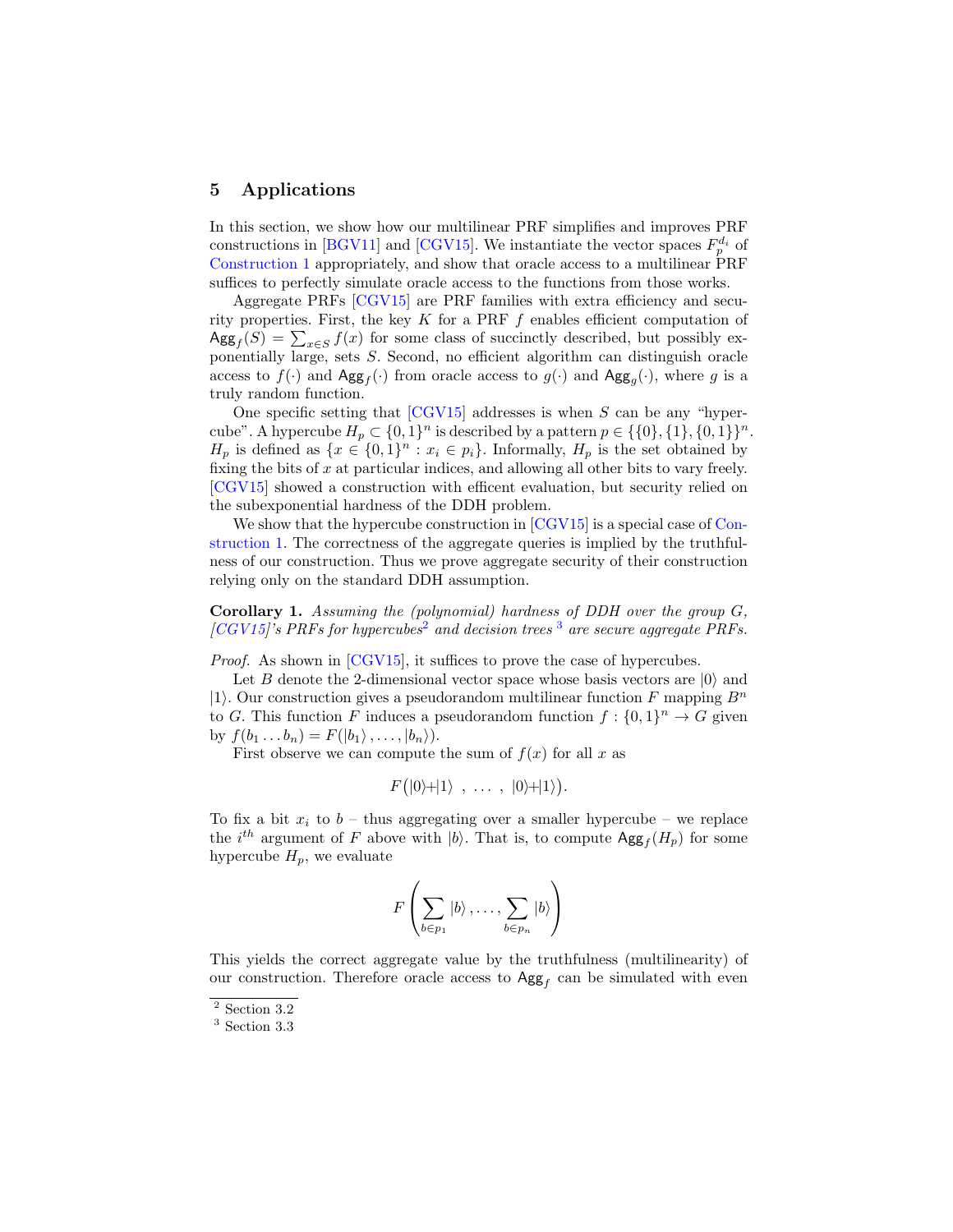a restricted oracle to F. Namely, we only make queries where each argument is either  $|0\rangle$ ,  $|1\rangle$ , or  $|0\rangle + |1\rangle$ . [Theorem 1](#page-5-0) then implies aggregate PRF security of  $f$ .

We can actually achieve the more generalized aggregation, as required in the work of Benabbas, Gennaro, and Vahlis [\[BGV11\]](#page-11-2) on algebraic PRFs, while maintaining aggregate security. For example, efficiently evaluating

$$
p_f(z) = \sum_{x \in \{0,1\}^n} f(x) z^n
$$

has applications in verifiable and multiparty computation [\[BGV11,](#page-11-2)[Haz15\]](#page-11-3). We can achieve this functionality with oracle access to our multilinear PRF  $F$ , thus keeping aggregate security. Specifically, instantiate [Construction 1](#page-4-0) as above. One can then compute

$$
p_f(z) = F(|0\rangle + z^{2^{n-1}}|1\rangle \, , \, \ldots \, , \, |0\rangle + z|1\rangle).
$$

Correctness and security follow directly because  $F$  is a pseudorandom multilinear function. This can easily be extended to cover the more general multivariable algebraic PRF considered in [\[BGV11\]](#page-11-2) (Section 4.2), along with a number of other immediate generalizations.

Each of the above applications uses only the simplest of vector spaces. There are many other ways in which a multilinear PRF can be invoked, but we highlight these two examples as applications which have already appeared in the literature.

### 6 Extensions

Two other classes of functions which are fundamental in mathematics are symmetric and skew-symmetric multilinear functions. Informally, a function from  $V^n \to Y$  is symmetric if swapping any arguments  $x_i$  and  $x_j$  does not affect the value, and is skew-symmetric if such a swap negates the value. Pseudorandom implementations of these classes of functions are interesting open problems.

**Definition 9.** A function  $F: V^n \to Y$  is said to be symmetric if for all  $i \neq j$ ,

$$
F(x_1,\ldots,x_n)=F(x'_1,\ldots,x'_n),
$$

where

<span id="page-10-0"></span>
$$
x'_k = \begin{cases} x_i & \text{if } k = j \\ x_j & \text{if } k = i \\ x_k & \text{otherwise.} \end{cases}
$$

F is said to be skew-symmetric if  $F(x_1, \ldots, x_n) = -F(x'_1, \ldots, x'_n)$ .

Given a group  $G$  of order  $p$  with generator  $g$ , we present a candidate construction of a symmetric multilinear pseudorandom function family,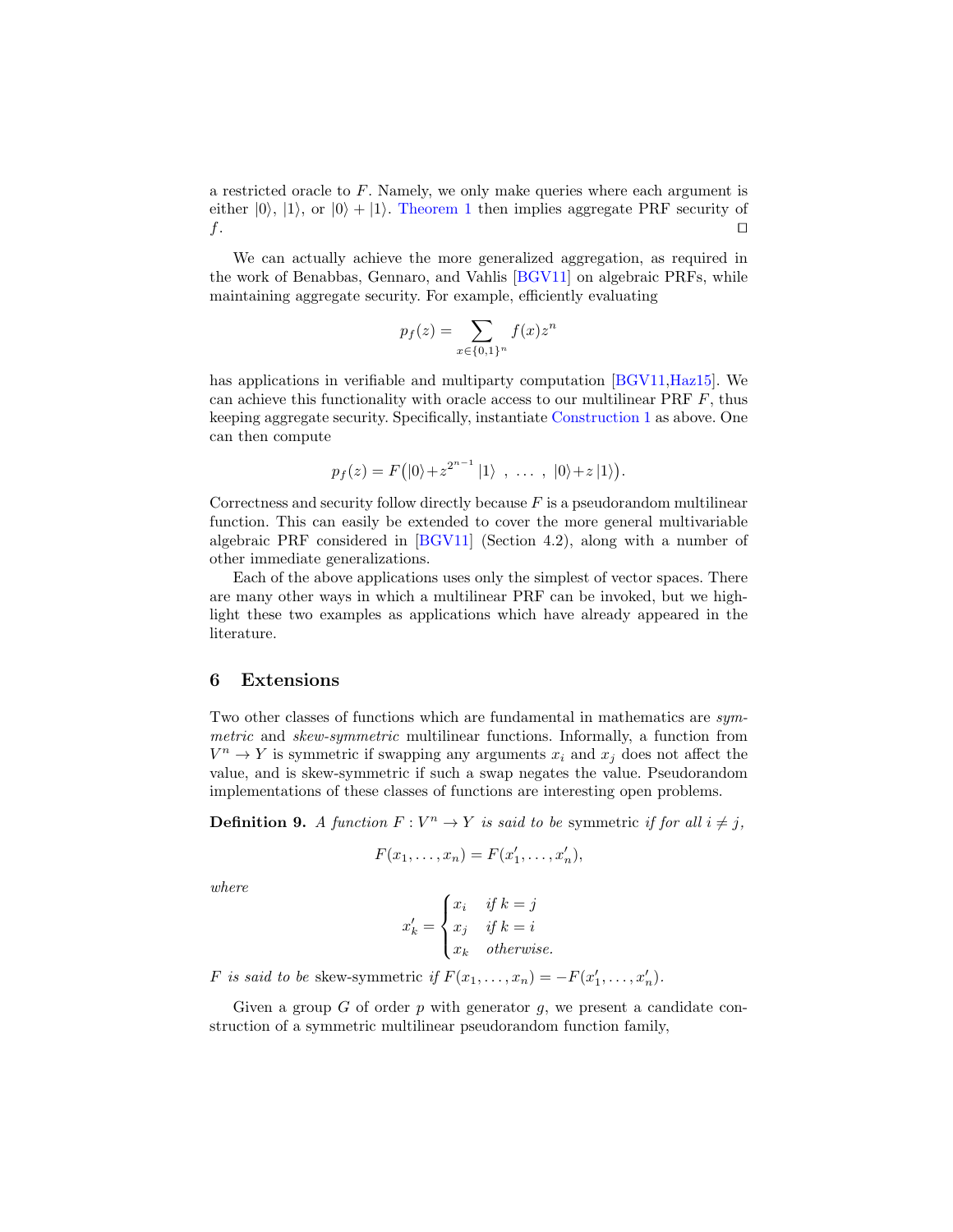#### **Construction 2**  $\mathcal{F}_{d,n}$  is defined by

- KeyGen(): KeyGen samples a vector **w** uniformly at random from  $\mathbf{F}_p^d$ .
- Eval $(\mathbf{w}, \mathbf{v}_1, \ldots, \mathbf{v}_n)$ : Eval returns  $(\prod_{i=1}^n \langle \mathbf{w}, \mathbf{v}_i \rangle)$  g, where  $\langle \cdot, \cdot \rangle$  denotes the inner product.

This is a modification to [Construction 1](#page-4-0) in which  $\mathbf{w}_1 = \cdots = \mathbf{w}_n$ , which clearly yields symmetric multilinear functions, but security is less clear.

In case  $d = 2$ , security reduces to the *n*-Strong DDH assumption. This assumption states that  $(h, xh, \ldots, x^n h)$  is indistinguishable from  $n + 1$  random elements of  $G$ , when h is a randomly chosen generator of  $G$ , and x is a random element of  $\mathbf{F}_p$ . This is because a symmetric multilinear function on  $(\mathbf{F}_p^2)^n$  is defined by  $n + 1$  "basis" values, which in the above construction correspond to this tuple.

Conjecture 1. With a suitably chosen group  $G$ , [Construction 2](#page-10-0) defines a symmetric multilinear family of pseudorandom functions.

#### References

- <span id="page-11-2"></span>BGV11. Siavosh Benabbas, Rosario Gennaro, and Yevgeniy Vahlis. Verifiable delegation of computation over large datasets. In Advances in Cryptology– CRYPTO 2011, pages 111–131. Springer, 2011.
- <span id="page-11-5"></span>BHHO08. Dan Boneh, Shai Halevi, Mike Hamburg, and Rafail Ostrovsky. Circularsecure encryption from decision diffie-hellman. In Advances in Cryptology-CRYPTO 2008, pages 108–125. Springer, 2008.
- <span id="page-11-4"></span>BW04. Andrej Bogdanov and Hoeteck Wee. A stateful implementation of a random function supporting parity queries over hypercubes. In 8th International Workshop on Randomization and Computation, RANDOM 2004, Cambridge, MA, USA, August 22-24, 2004, Proceedings, pages 298–309, 2004.
- <span id="page-11-0"></span>CGV15. Aloni Cohen, Shafi Goldwasser, and Vinod Vaikuntanathan. Aggregate pseudorandom functions and connections to learning. page To appear. Springer, 2015.
- <span id="page-11-1"></span>GGN03. Oded Goldreich, Shafi Goldwasser, and Asaf Nussboim. On the implementation of huge random objects. In Proceedings of the 44th Annual Symposium on Foundations of Computer Science, pages 68–79, 2003.
- <span id="page-11-3"></span>Haz15. Carmit Hazay. Oblivious polynomial evaluation and secure set-intersection from algebraic prfs. In Theory of Cryptography, page To appear. Springer, 2015.
- <span id="page-11-6"></span>NR04. Moni Naor and Omer Reingold. Number-theoretic constructions of efficient pseudo-random functions. Journal of the ACM (JACM),  $51(2):231-262$ , 2004.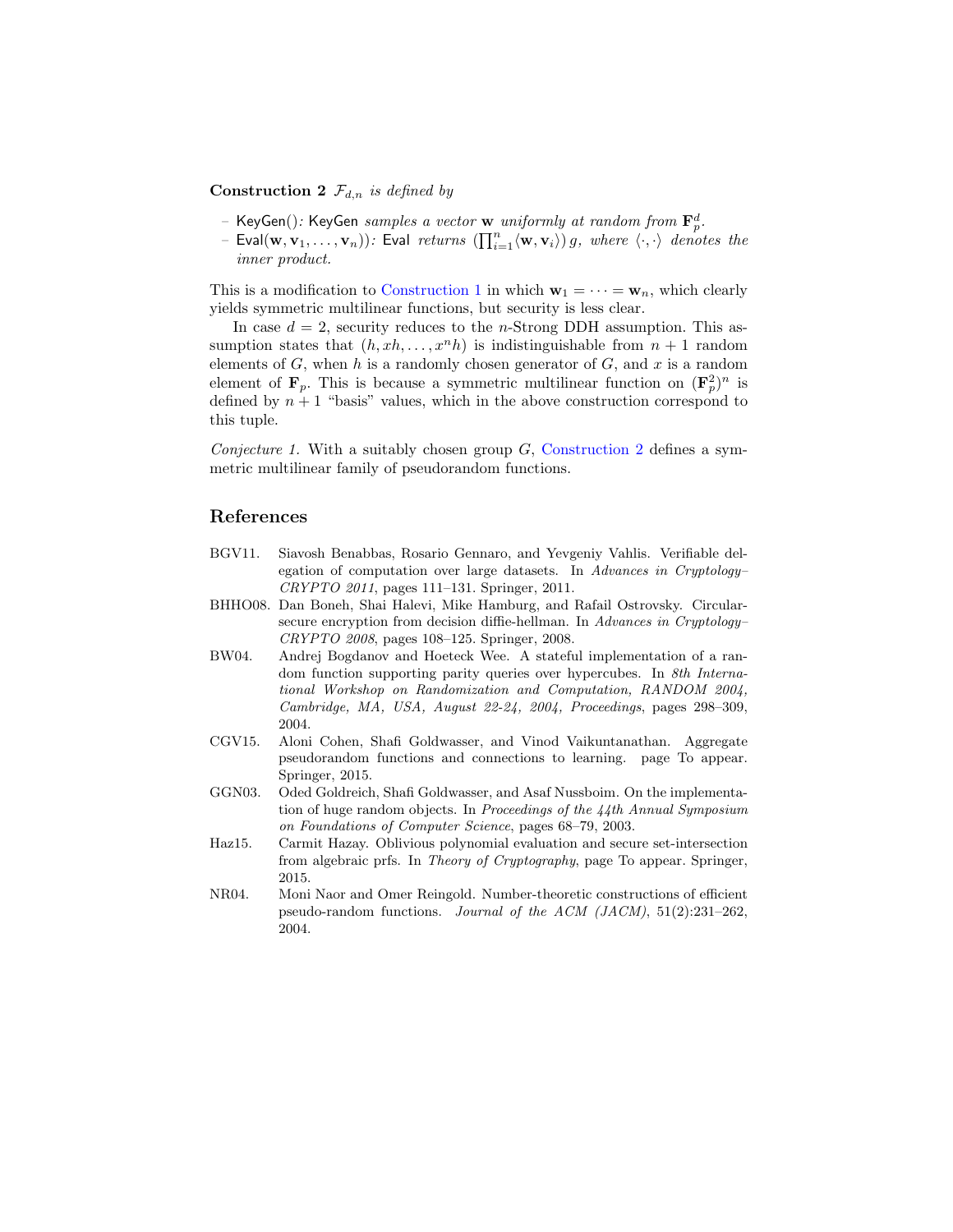### <span id="page-12-0"></span>A Randomized Algorithm for SpanSearch

<span id="page-12-1"></span>The algorithm, closely adapted from [\[BW04\]](#page-11-4), uses a linear code with special properties to construct an efficient randomized algorithm.

**Lemma 3.** Let  $V_1, \ldots, V_n$  be vector spaces over  $\mathbf{F}_q$ , and let d denote  $\dim(V_1)$  +  $\cdots$  + dim(V<sub>n</sub>). Then there is a linear code C with relative distance 1/3 mapping  $V = V_1 \otimes \cdots \otimes V_n$  into  $(\mathbf{F}_q)^{q^{d}+k}$ , where  $q' = q^k$  is the smallest power of q that is greater than  $3n$ . Furthermore, the  $j<sup>th</sup>$  symbol of the codeword for any simple vector v is efficiently computable, and is denoted  $C(v)[j]$ .

Proof. We structure the code as the composition of several injective linear maps.

First, we observe that there is an injective linear map from  $V_1 \otimes \cdots \otimes V_n$  to the space of homogeneous polynomials of degree n over  $\mathbf{F}_q$  as follows. Let  $d_j$  denote  $\dim(V_j)$ , and let  $x_{j,1}, \ldots, x_{j,d_j}$  denote a basis of  $V_j$ . Given a simple element  $v = (\sum_{k=1}^{d_1} c_{1,k} x_{1,k}) \otimes \cdots \otimes (\sum_{k=1}^{d_n} c_{n,k} x_{n,k}),$  it's easy to form a polynomial. Just treat each  $x_{j,k}$  as a formal variable and replace tensor multiplication by field multiplication. We shall denote this polynomial as  $p_v$ . The mapping  $v \mapsto p_v$  is injective because  $\{x_{1,j_1} \otimes \cdots \otimes x_{n,j_n}\}_{j_k \in [d_k]}$  is a basis for V, and the degree-n monomials  $\{\prod_i x_{i,j_i}\}_{j_1 \in [d_1],...,j_n \in [d_n]}$  are linearly independent.

Next, embed  $\mathbf{F}_q$  in its field extension  $\mathbf{F}_{q'}$ . This is an injective linear map, as is the embedding of  $p_v$  into the space of polynomials over  $\mathbf{F}_{q'}$ .

This embedded polynomial (call it  $p'_v$ ) then defines a Reed-Muller codeword  $C'(v) \in \mathbf{F}_{q'}$ : we just enumerate the values of  $p'_v$  on every input in  $\mathbf{F}_{q'}^d$ . This is an injective linear map, and furthermore it has a relative distance of  $2/3$  by the Schwartz-Zippel lemma.

Finally we encode each symbol (in  $\mathbf{F}_{q'}$ ) of this codeword. First, because  $\mathbf{F}_{q'}$ is an extension of  $\mathbf{F}_q$ , it is isomorphic to  $\mathbf{F}_q^k$ . The Hadamard encoding thus considers the inner product of that symbol with *every* vector in  $\mathbf{F}_q^k$ . This encoding incurs a multiplicative loss in relative distance of  $(1 - 1/q)$ , which could be as little as  $1/2$ . So this final code has a relative distance of at least  $2/3 \cdot 1/2 = 1/3$ .

The resulting codeword  $C(v)$  is of length  $q^{d} + k$  and consists of symbols in  $F_q$ .

**Algorithm 3.** Given an instance  $(v_0, v_1, \ldots, v_t)$  of SpanSearch, where  $v_i$  is given as  $v_i = v_{i,1} \otimes \cdots \otimes v_{i,n}$ , our algorithm for computing  $c_1, \ldots, c_t$  is as follows.

Our algorithm is a randomized solution to a search problem, so we cannot use standard amplification techniques. Instead, we have a correctness parameter  $\lambda$  such that the probability of error is bounded by  $2^{-\lambda}$ .

- 1. Let  $m = t \cdot \log_{3/2} q + \lambda \cdot \log_{3/2} 2$  and randomly sample  $r_1, \ldots, r_m$  each from  $[q'^d+k]$ .
- 2. Build the matrix

$$
M = \begin{pmatrix} C(v_1)[r_1] & C(v_2)[r_1] & \dots & C(v_t)[r_1] \\ C(v_1)[r_2] & C(v_2)[r_2] & \dots & C(v_t)[r_2] \\ \vdots & \vdots & \ddots & \vdots \\ C(v_1)[r_m] & C(v_2)[r_m] & \dots & C(v_t)[r_m] \end{pmatrix}
$$